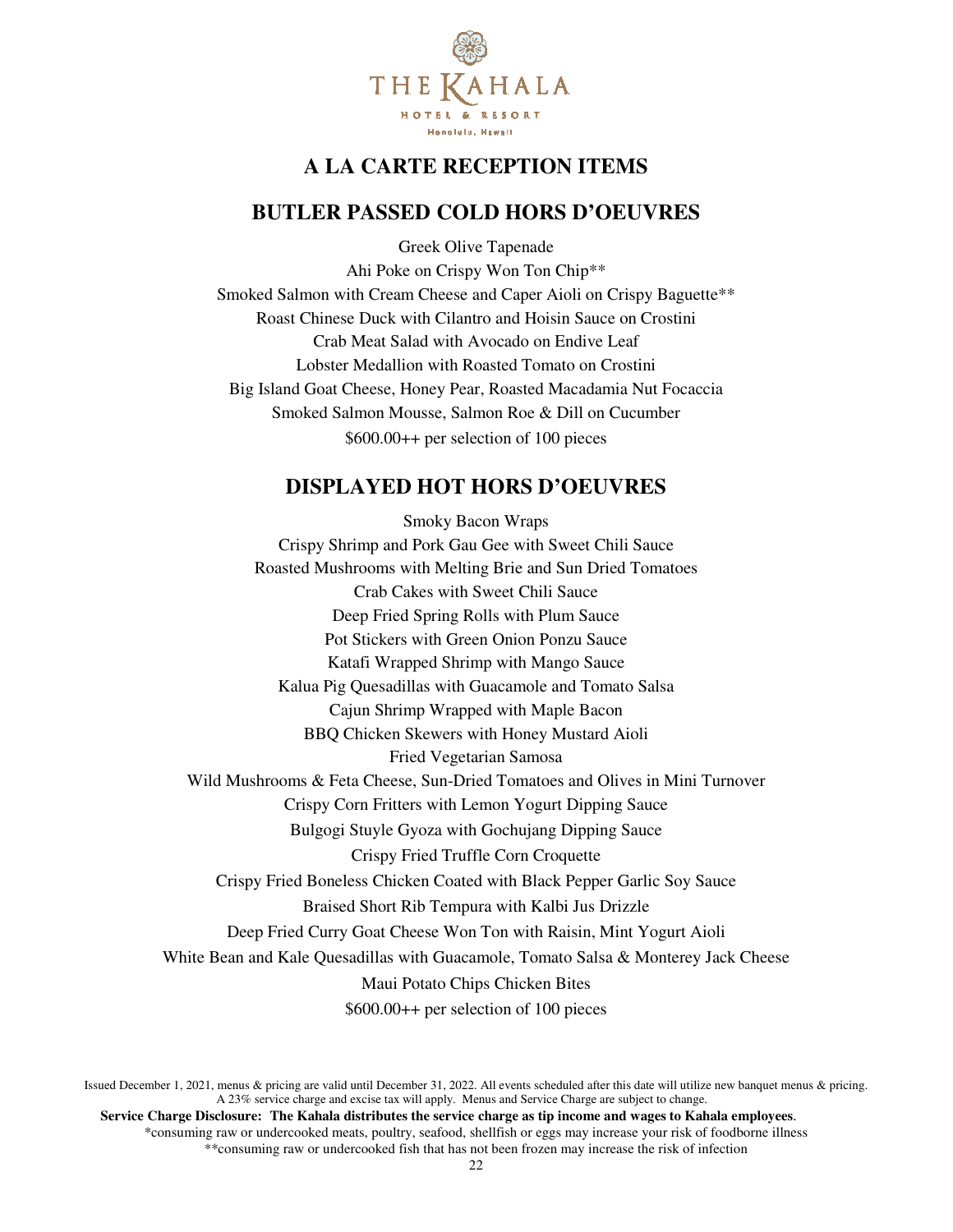

## **BANQUET SPECIALTIES**

**Ahi Sashimi \*\*** 

Soy-Mustard Sauce and Sliced Ginger Serves approximately 25 guests Market Price

#### **Display of International and Domestic Cheeses**

Grapes, Lavosh, Sliced Baguettes, and Crackers Serves approximately 45 guests \$375.00++ full order

### **Display of Gourmet Fresh Market Vegetables**

**and Naan Bread** 

Bacon Avocado Ranch Dip, Carrot Hummus and Spicy Edamame Dip Serves approximately 25 guests \$220.00++ full order

**Seasonal Tropical Fruit**  Serves approximately 25 guests

\$185.00++ full order

#### **Seafood Tower**

Shrimp Cocktail, Mussels, Clams, Lobster Tails \* Ahi Sashimi, Hamachi Sashimi, Salmon Sashimi \*\* Cocktail Sauce, Lemon, Lime, Ponzu Sauce, Shoyu and Wasabi Serves approximately 25 guests \$830.00++

#### **Bruschetta Bar**

Roasted Tomatoes, Balsamic Shallots, Tomato Coulis, Tomato Confit, Pesto, Prosciutto, Smoked Turkey, Mortadella, Manchego, Brie, Goat Cheese, Spanish Olive Oil, Assorted Grilled Breads Serves approximately 25 guests  $$325.00++$ 

Issued December 1, 2021, menus & pricing are valid until December 31, 2022. All events scheduled after this date will utilize new banquet menus & pricing. A 23% service charge and excise tax will apply. Menus and Service Charge are subject to change.  **Service Charge Disclosure: The Kahala distributes the service charge as tip income and wages to Kahala employees**. \*consuming raw or undercooked meats, poultry, seafood, shellfish or eggs may increase your risk of foodborne illness \*\*consuming raw or undercooked fish that has not been frozen may increase the risk of infection